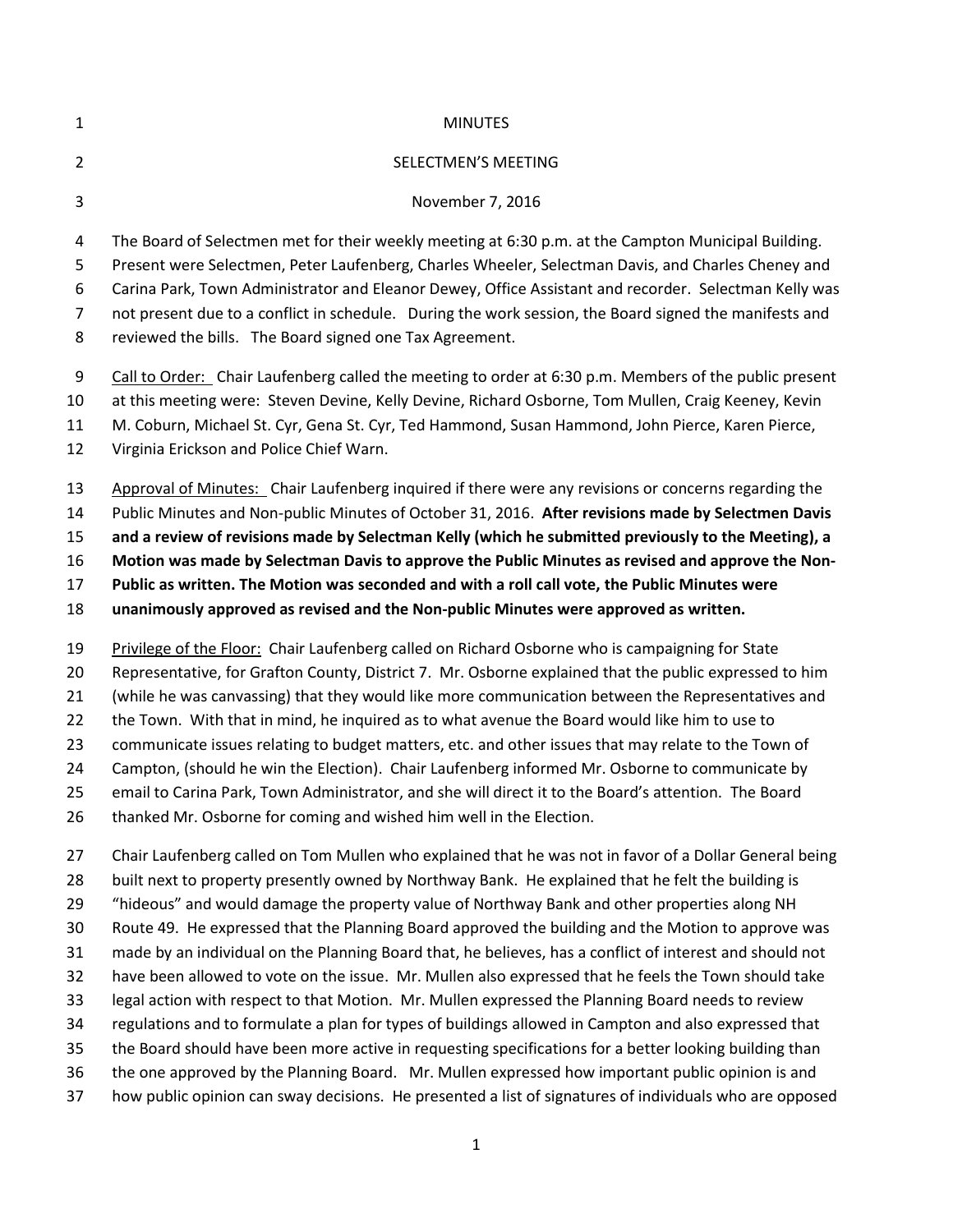to the Dollar General store and he inquired what the Board is willing to do about this issue. Chair Laufenberg explained that as Planning Board ex officio, he attended the multiple meetings with Dollar General. He explained that all abutters were notified and no abutters attended the Meetings, nor did any abutters express concern about property values. Chair Laufenberg stated there were multiple meetings and there was discussion on changing the façade of the front of the building as the first plan presented to the Planning Board was a hideous building. Dollar General did respond and changed the front façade (which is not the photo that Mr. Mullen presented this evening). However, Chair Laufenberg further commented, that Dollar General did not have to make any changes at all, as they had met all Town Zoning Ordinances. After that meeting, another meeting was held, and some other requests were presented for changes (again, not required of them to address) and they opted not to change any requests for the side of the building. However, they agreed to work with the Garden Club on some landscaping ideas. Chair Laufenberg explained that the other thing to keep in mind is that the property will be owned by a development company, and the building will be leased by Dollar General. It was mentioned that since the property still has not transferred as yet, that perhaps Mr. Mullen should consider discussing the issues with Northway Bank, the present owners. If the Dollar General should not survive, the development company will establish another business to be placed in the building and that was one of the concerns of the Planning Board, should the Dollar General not survive. Chair Laufenberg also stated that there are issues with the land and a lot of back fill had to be hauled in. This caused the "eating up" of costs. Mr. Mullen acknowledged that he understands there were some alterations for improvement of the aesthetics of the building; however, in his opinion, they are not nearly enough. Mr. Mullen suggested, by respectfully requesting that the Board ask Dollar General to go back to the drawing board to make additional revisions to improve the aesthetics of the building. Mr. Mullen also suggested that the Planning Board review the criteria on building requirements for aesthetic purposes.

Chair Laufenberg called on Ted Hammond who agreed that Dollar General fell short regarding aesthetic

issues. Mr. Hammond stated he agreed with Mr. Mullen that pressure should be placed on Dollar

General to improve the aesthetics of the building.

Chair Laufenberg informed Mr. Mullen that the Planning Board will be moving forwarding on reviewing

criteria for building requirements and specifications, and that the Board will take the Petition under

advisement.

## Old Business: None

68 New Business: Chair Laufenberg called on Ted Hammond concerning 383 Owl Street, Campton, NH. Mr.

Hammond explained that his property abuts this property. Mr. Hammond discussed the deplorable

conditions of the property at present and gave a history of ownership and work done on the property

pertaining to no building permit obtained by the contractor and the repercussions that have followed.

The property is now owned by the Town as it was tax deeded and Mr. Hammond expressed an interest

in purchasing the property from the Town for the back taxes. He expressed the asset factors of the

Town selling the property to him and the fact that he would tear the building down and leave the

property as open land with no intention of rebuilding. Mr. Hammond further stated that the building

currently is structurally unsound. Discussion ensued as to the legal aspects for the sale of the property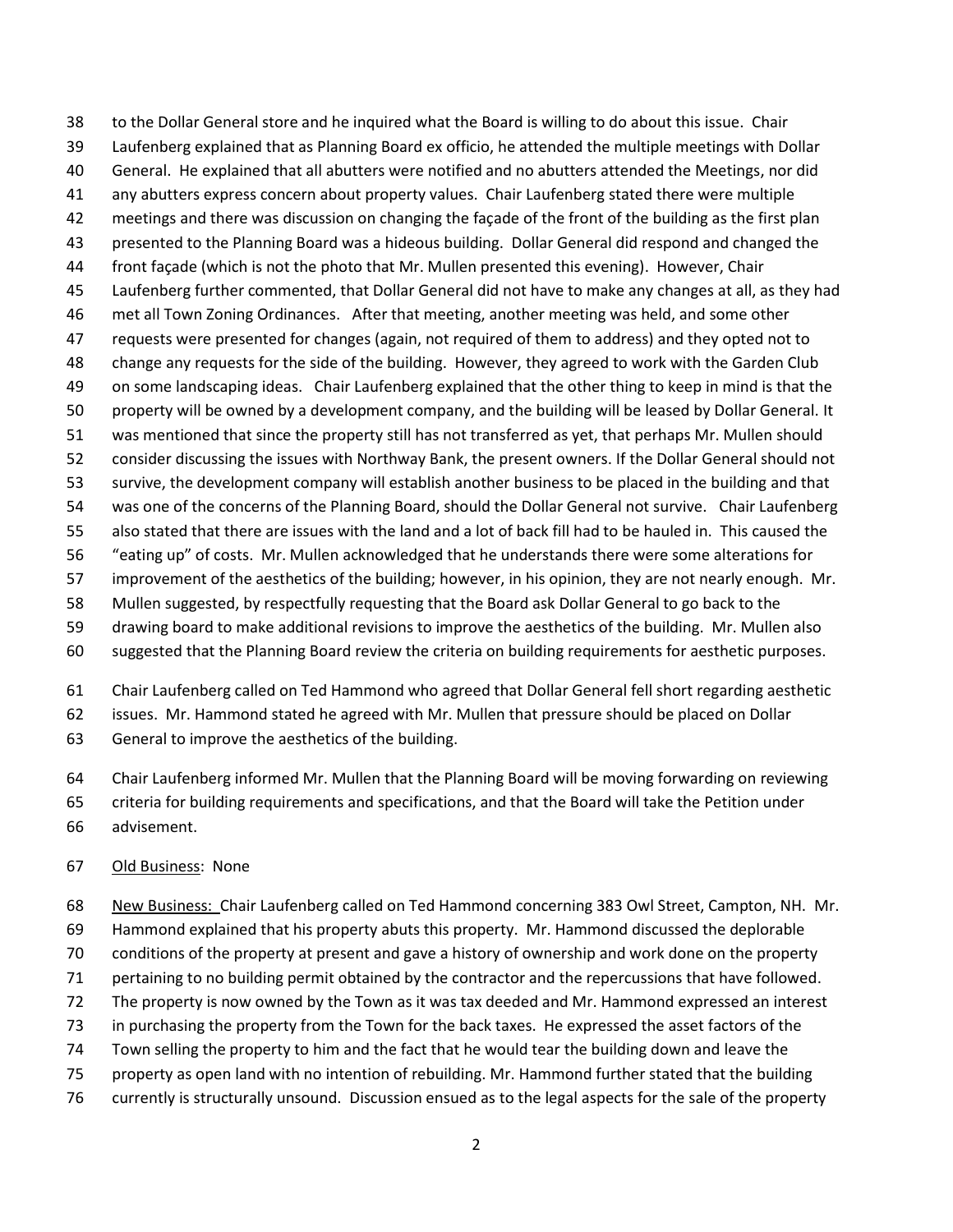- and it was agreed that Town would contact Town counsel and then get back to Mr. Hammond on the
- possibility of purchasing the property from the Town. Some discussion ensued as to possible liens on
- the property and the necessity of a title search (at buyer's expense).

 Chair Laufenberg continued New Business by calling on Dan Defosses, Fire Chief to review the 2017 81 Preliminary Budget of the Campton/Thornton Fire Department. After reviewing, some questions that ensued were: what a ballpark figure is for surplus this year (Fire Chief confirmed approximately 30,000.00 to \$40,000.00); the 2% increase for compensation Chief Defosses confirmed is for merit raise; 84 and the health insurance premium increasing by an anticipated 8%. Discussion ensued pertaining to the percentage of contribution that the employees pay presented by Karen Pierce. It was confirmed that employees' contribution is 7% and that percentage has not been revised in the past 3 years. Chief Defosses mentioned that the Department is contemplating doing another wage study as circumstances 88 have changed and he is not sure whether the 7% figure is par for Fire Departments. Craig Keeney expressed concern of the overall 12% increase in the Preliminary Budget. Chief Defosses expressed that once they stabilize their staff, he hopes the budget will stabilize as well. Chief Defosses acknowledged the burden of taxpayers and balancing quality service and keeping costs to a minimum. Fire gear was discussed and the fact that the gear has expirations codes and if not replaced, the consequences that could arise. Chief Defosses explained that he is trying to replace the gear in small increments to stay in

- line with the budget.
- Another item Chief Defosses brought before the Board is the price quote for a second ambulance that
- was recently discussed with the Board and, at the time, a price quote was requested. Chief Defosses
- discussed his needs for a second ambulance for the benefit of the public present this evening. Chief
- Defosses further mentioned that the ambulance is a revenue generator. Chief Defosses explained the
- Department would like to purchase a used ambulance in 2017 in the approximate amount of
- \$60,000.00. Cost to the Town of Campton would be 58% of the \$60,000.00. Discussion ensued and it
- was requested by Selectman Wheeler for Chief Defosses to do an analysis of revenue and costs. Chief
- Defosses agreed to prepare. Review of the CIP was discussed briefly with replacement years for current
- ambulance and second ambulance. Chief Defosses explained the life expectancy of the ambulances to
- run for 10 to 15 years. The Mutual aid line item was discussed and the fact that that amount will not be
	- reduced because of an additional ambulance.
	- Chair Laufenberg called on Virginia (Stickney) Erickson who is a new Fire Commissioner. She strongly favored the need for a second ambulance (since being an ICU nurse and knowing how crucial time is a
	- factor in saving a life). She expressed that having only one ambulance is a disservice to the Town.
	- Chair Laufenberg called on Craig Keeney who expressed need vs. revenue. He didn't feel the public
	- looks upon the ambulance as a revenue, but looks upon the ambulance as a service to the Town and
	- revenue should not play into as a factor. Mr. Keeney also expressed that a second ambulance is setting
	- up an additional cost, not only a replacement of the current ambulance, but replacing a second one
	- (placing a heavy burden on the Town).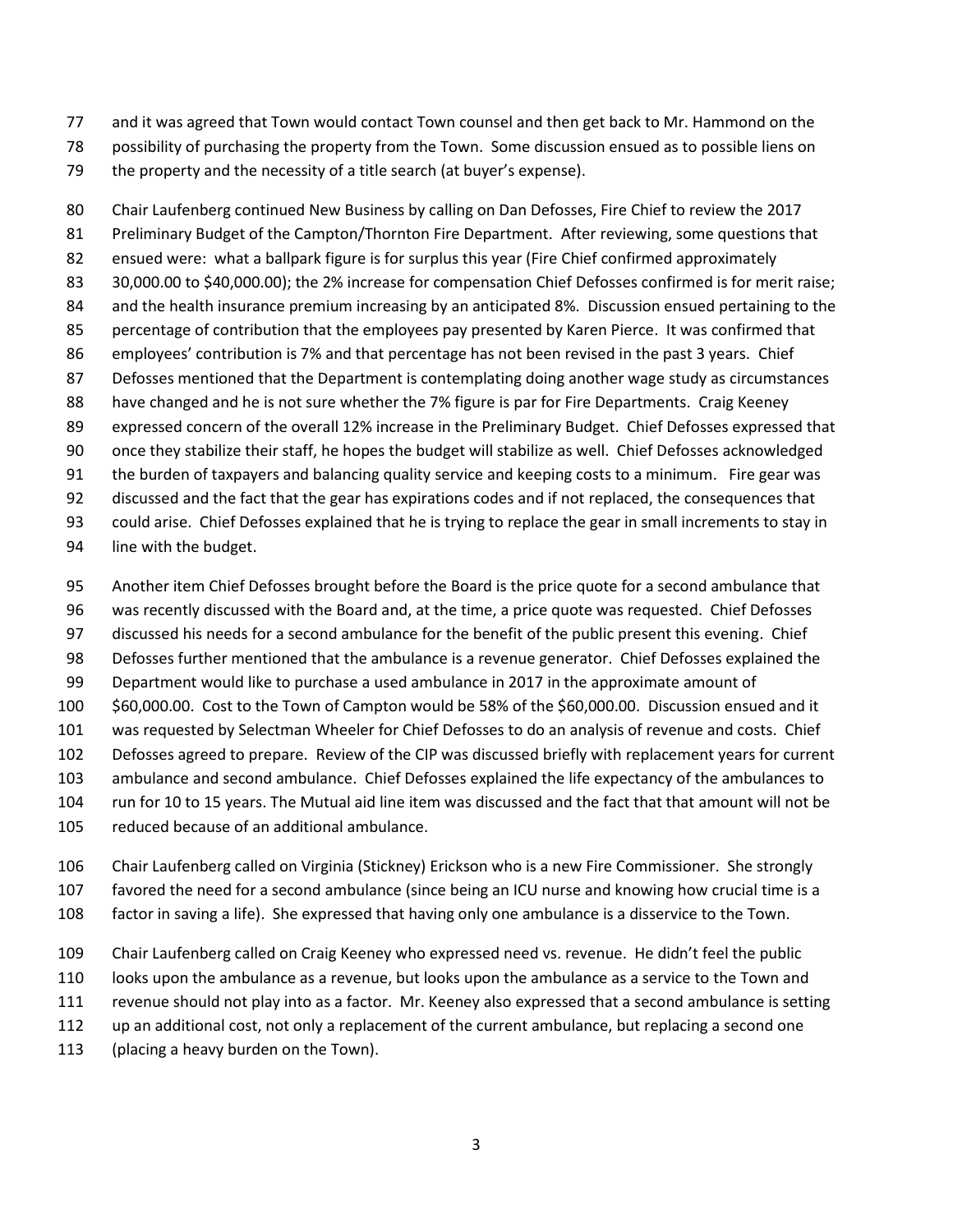- Chair Laufenberg thanked Chief Defosses for putting the figures together and expressed that the Board
- will review, but he is not sure whether everyone is sold on a second ambulance at present.
- Personnel Policy Revisions Employee Benefits Chair Laufenberg called on Carina who explained the
- color coding on the Personnel Policy that she distributed to the Board. Carina explained that it is a lot of
- information to digest so she will put this back on the agenda for November 21, 2016 so that the Board
- 119 can work on it section by section. The Board agreed.
- 120 Correspondence: Carina informed the Board that an updated tax agreement list from the Town
- Clerk/Tax collector is in the Board's packet for their review.
- Carina mentioned that the email sent to the Board regarding the Mad River Stabilization project, (which
- work is being done by the Campton Village Precinct), the deadline for questions or comments is
- scheduled for the end of next week.
- Regarding the tax rate issue, Carina explained that she spoke with Michelle Clark at NH DRA and the
- Campton Village Precinct (CVP) is still not balanced. Inquiry was made to John Pierce, CVP bookkeeper.
- Mr. Piece explained that the necessity form to the State was submitted back in April and last week was
- the first he had heard that there was a problem with DRA. Mr. Pierce stated he spoke with DRA and he
- resubmitted the MS535 last week. It was explained to Mr. Pierce that as of today, DRA confirmed that
- they did not have a properly corrected MS535. Mr. Pierce confirmed that he would contact NH DRA on
- Tuesday and follow-up with Carina. The Board thanked Mr. Pierce and explained that this issue is
- causing a delay with the tax rate being set and the fact that the Town does not want to take out a Tax
- Anticipation Note (TAN). Mr. Pierce confirmed that he understood the situation, but also pointed out
- that the form was submitted back in April. The Board acknowledged the issue; however the problem
- right now lies with the CVP still not being balanced with DRA.
- Carina discussed cash flow and feels the Town can get through the next four weeks without a problem;
- however, discussion ensued concerning a TAN and if the CVP issue is not resolved by Monday,
- November 14, 2016, the Town should move forward with a TAN. Discussion ensued with costs of such
- and the fact that possibly such costs should become the burden of the CVP.
- Carina explained regarding a tax deeded property that is owner occupied. The bank is willing to pay off
- the back taxes to the Town. If the Board is willing, Carina explained that she will draft the agreement;
- however, with no tax rate, she would have to estimate the second half property taxes**. The Board**
- **agreed to wait until the tax rate is set before drafting the document. If the tax rate is not set by**
- **Monday, the Board will revisit this issue. Carina did discuss issues with the fact the vacate notice**
- **deadline is set for November 31, 2016, and the Board may have to push that date back. The Board**
- **agreed to a wait and see procedure.**
- 147 Non-Public Session: None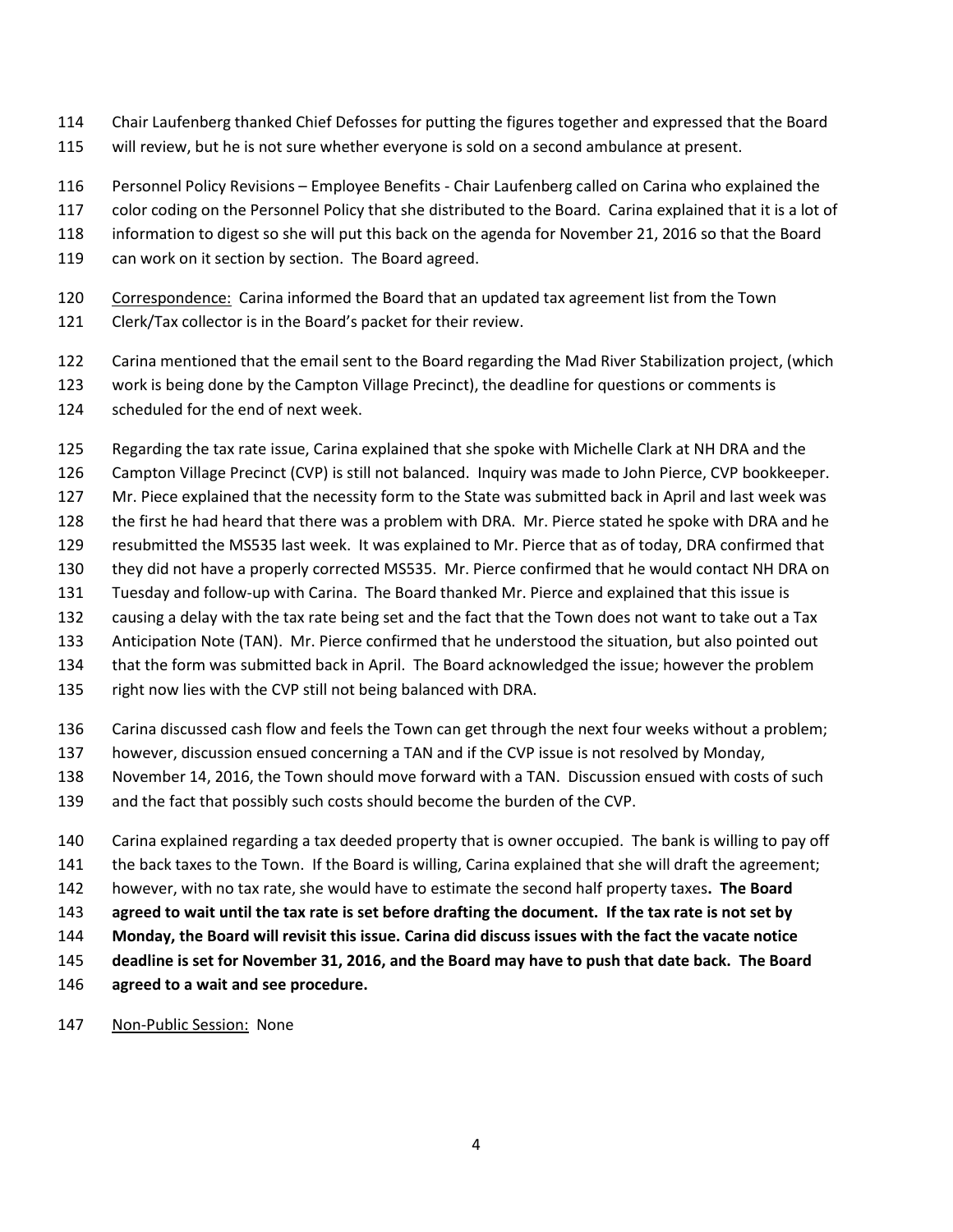- Board Concern and Directives: Chair Laufenberg called on Selectman Cheney who inquired about the
- Blair Bridge. Carina stated she has not received the adjuster's quote. Chief Warn informed the Board
- that the individual who caused the accident has been fired from his job and there is a warrant issued.
- Selectman Davis inquired about the lights out on Exit 28. Carina informed the Board that she left a
- message with DOT and she still has not heard back. Police Chief Warn stated he will call DOT again as he
- has also spoken to them previously. Chair Laufenberg mentioned that one of the lights has been hit and
- down and that could possibly be part of the problem. Carina will scan a copy of the email (for Chair
- Laufenberg) from DOT indicating that the lights would remain on.
- Selectman Davis inquired about the Richard Murphy property regarding cleanup. Chair Laufenberg confirmed that cleanup is presently in process.
- 158 Selectman Davis gave an update on the Town's 250<sup>th</sup> Celebration. Another meeting is scheduled for
- Thursday, November 10, 2016, at the Campton Historical Society. Selectman Davis informed the Board
- that the Campton Conservation Commission has been contacted and they are thrilled with the idea of
- 161 holding the 250<sup>th</sup> Celebration at the Pattee Field. Selectman Davis acknowledged that the property
- would be a perfect location and there is plenty of room that would ease traffic problems.
- Discussion ensued regarding revisions in the Election Day schedule for Board members. The new
- schedule allows for a quorum that is required by the State Attorney General's Office.
- Chair Laufenberg called on Selectman Wheeler who expressed concern about the light direction blinding
- him from the Town sign when he came out of Owl Street. Chair Laufenberg confirmed he discussed this
- with Carol Lenahan and the matter is being taken care of.
- Chair Laufenberg requested Carina work on scheduling a joint meeting with the Thornton Board of Selectmen regarding solid waste and the Fire Department.
- Carina reminded Chair Laufenberg that he is scheduled to attend an Economic Development meeting on
- Thursday, November 10, 2016. Chair Laufenberg confirmed he would be there at 8:00 a.m.
- Carina confirmed that she will be attending the Friends of the Pemi on Thursday, November 10, 2016.
- Selectman Davis also announced Carina's one year anniversary with the Town of Campton was on
- 11/2/2016. Carina confirmed that the time has flown by.
- Chair Laufenberg called on Craig Keeney who inquired if the trailer that is parked in the Fire Department
- 176 parking lot (which is in front of the Town Clerk/Tax Collector's Office) could be moved. He expressed
- that it is blocking the location of the Town Clerk/Tax Collector's Office. Discussion ensued and Chair
- Laufenberg confirmed he will discuss with Chief Defosses an alternate location.
- Adjourn: There being no further business, Chair Laufenberg declared the meeting adjourned at 8:14 p.m.
- 
-